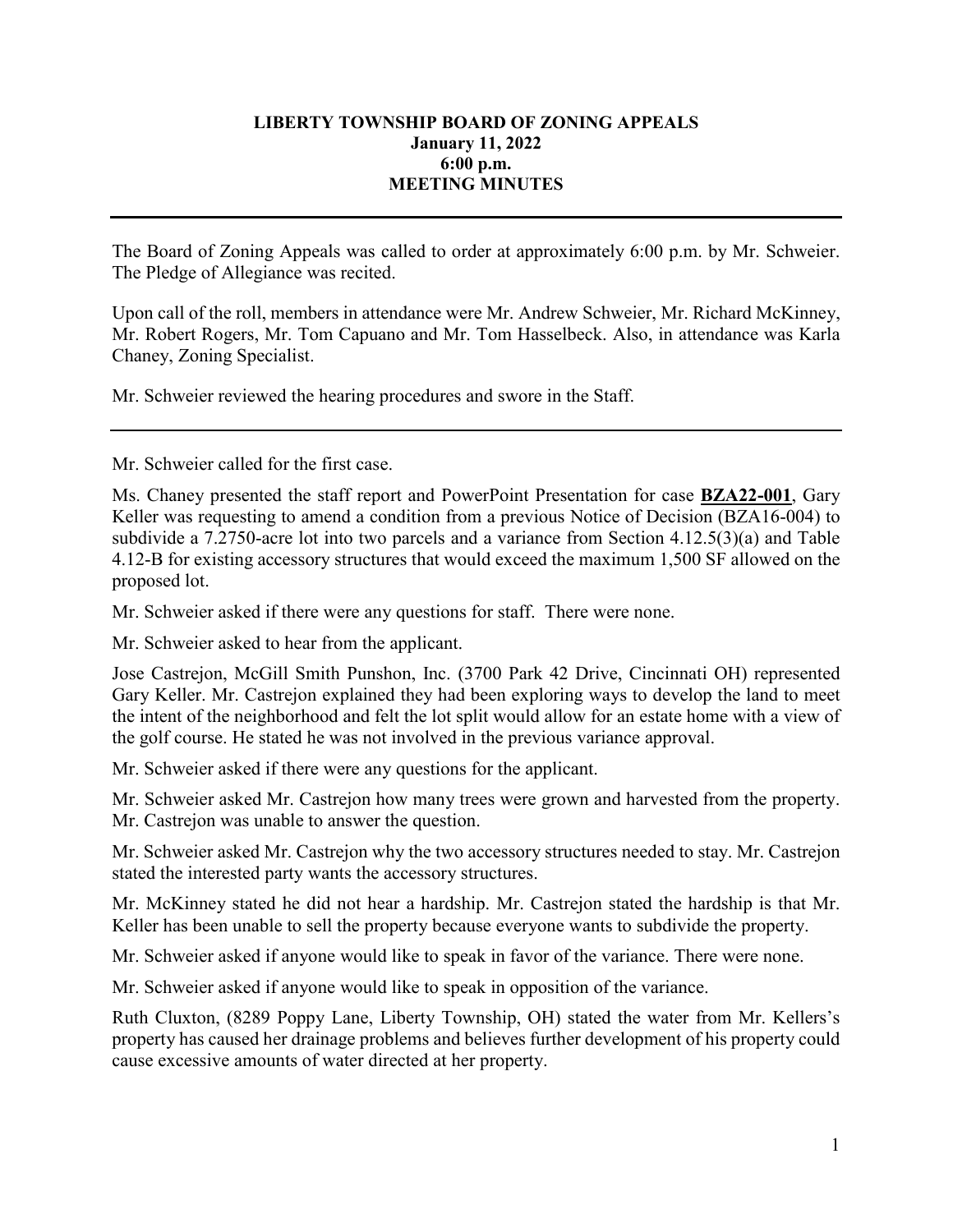Burnadean Stephens, (8281 Princeton Road, Liberty Township, OH) stated her property is adjacent to the proposed vacant lot and she was against approval of the variance.

Brad Rudolph, (8185 Princeton Road, Liberty Township, OH) stated his property was adjacent to the proposed vacant lot and he was against approval of the variance.

Shelly Joyner, (8223 Yarrow Court, Liberty Township, OH) stated she was concerned with accessing the vacant lot from within the Four Bridges subdivision and stated the small piece of land owned by Mr. Keller in the Four Bridges subdivision is a drainage way could cause her additional drainage problems.

Linda Joslin, (8212 Coral Bell Court, Liberty Township, OH) stated she also had issues with Mr. Keller accessing the vacant property from inside the Four Bridges subdivision and was concerned with the additional drainage.

Mr. Schweier **CLOSED THE PUBLIC HEARING** for BZA22-001 and the Board began their deliberations.

Mr. Schweier stated the facts were simple, it appears Mr. Keller did not use the approved accessory building for the approved use and the variance request does not meet the spirit or intent of the Zoning Resolution.

Mr. McKinney concurred with Mr. Schweier adding no effort was made by the applicant.

Mr. Hasselbeck believed the applicant created his hardship, if the house was priced right there would not be a hardship.

Mr. Capuano believed even if the applicant removed one on the accessory buildings, the neighbors would still have concerns with the development of the proposed vacant lot. Mr. Capuano stated Mr. Keller had a plan when he purchased the small potion of land in the Four Bridges subdivision and the fact that he built the large accessory structures without concern for his future plan does not create a hardship.

Mr. Schweier made a motion for BZA22-001 to **DENY** the variance request. Mr. Capuano seconded the motion. Upon call of roll: Mr. Schweier – yes; Mr. Capuano – yes; Mr. McKinney– yes; Mr. Rogers – yes; Mr. Hasselbeck - yes. The motion passed and the request was denied.

Mr. Schweier made a motion to **APPROVE** the minutes for the October 12, 2021 meeting. Mr. Capuano seconded the motion. Upon call of roll: Mr. Schweier – yes; Mr. Capuano – yes; Mr. McKinney – abstain; Mr. Rogers – yes; Mr. Hasselbeck - yes. The motion passed and the minutes were approved.

Mr. Schweier made a motion to **APPROVE** the minutes for the November 9, 2021 meeting. Mr. McKinney seconded the motion. Upon call of roll: Mr. Schweier – yes; Mr. McKinney – yes; Mr. Rogers – yes; Mr. Capuano – abstain; Mr. Hasselbeck - abstain. The motion passed and the minutes were approved.

Mr. McKinney made a motion to **APPROVE** the minutes for the December 14, 2021 meeting. Mr. Capuano seconded the motion. Upon call of roll: Mr. McKinney – yes; Mr. Capuano – yes; Mr. Schweier– abstain; Mr. Rogers – yes; Mr. Hasselbeck - yes. The motion passed and the minutes were approved.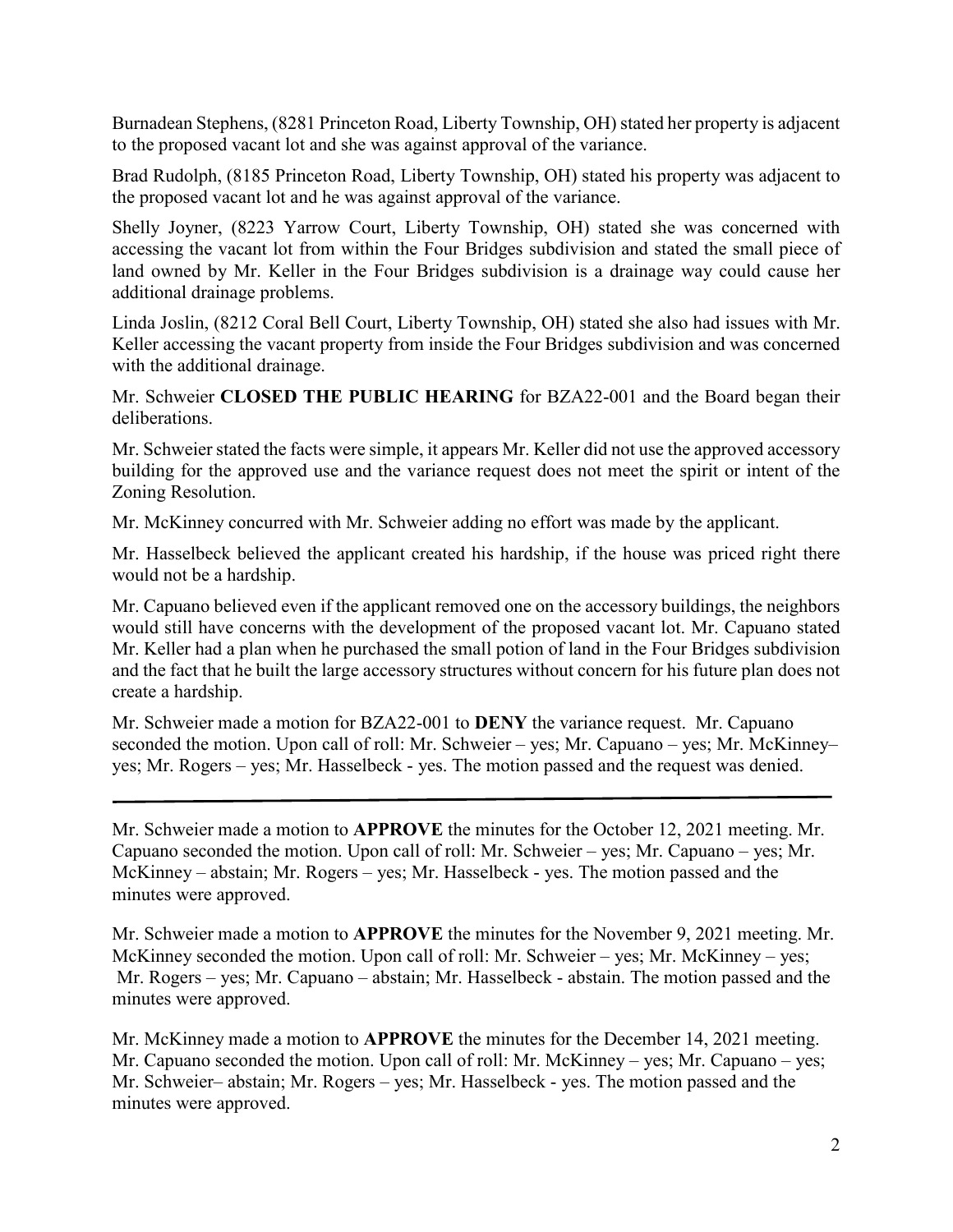Mr. Schweier made a motion to **APPROVE** the Notice of Decision for BZA21-012. Mr. Capuano seconded the motion. Upon the call of roll: Mr. Schweier – yes; Mr. Capuano – yes; Mr. McKinney – abstain; Mr. Rogers – yes; Mr. Hasselbeck – yes. The motion passed and the Notice of Decision was approved.

Mr. Schweier made a motion to **APPROVE** the Notice of Decision for BZA21-013. Mr. Rogers seconded the motion. Upon the call of roll: Mr. Schweier – yes; Mr. Rogers – yes; Mr. McKinney – abstain; Mr. Capuano – yes; Mr. Hasselbeck – yes. The motion passed and the Notice of Decision was approved.

Mr. Schweier made a motion to **APPROVE** the Notice of Decision for BZA21-014. Mr. Rogers seconded the motion. Upon the call of roll: Mr. Schweier – yes; Mr. Rogers – yes; Mr. McKinney – abstain; Mr. Capuano – yes; Mr. Hasselbeck – yes. The motion passed and the Notice of Decision was approved.

Mr. Schweier made a motion to **APPROVE** the Notice of Decision for BZA21-015. Mr. Rogers seconded the motion. Upon the call of roll: Mr. Schweier – yes; Mr. Rogers – yes; Mr. McKinney – abstain; Mr. Capuano – yes; Mr. Hasselbeck – yes. The motion passed and the Notice of Decision was approved.

Mr. Schweier made a motion to **APPROVE** the Notice of Decision for BZA21-016. Mr. Rogers seconded the motion. Upon the call of roll: Mr. Schweier – yes; Mr. Rogers – yes; Mr. McKinney – yes; Mr. Capuano – abstain; Mr. Hasselbeck – abstain. The motion passed and the Notice of Decision was approved.

Mr. McKinney made a motion to **APPROVE** the Notice of Decision for BZA21-017. Mr. Capuano seconded the motion. Upon the call of roll: Mr. McKinney – yes; Mr. Capuano – yes; Mr. Schweier –abstain; Mr. Rogers – yes; Mr. Hasselbeck – yes. The motion passed and the Notice of Decision was approved.

Mr. Schweier stated that the Board needed to vote for Chairman and Vice Chairman of the Board of Zoning Appeals for 2022. Mr. McKinney made a motion to elect Mr. Schweier as the Chairman of the Board of Zoning Appeals for 2022. Mr. Hasselbeck seconded the motion. Upon call of the roll: Mr. McKinney – yes; Mr. Hasselbeck – yes; Mr. Rogers – yes; Mr. Capuano – yes; Mr. Schweier – abstain. The motion passed.

Mr. Schweier made a motion to elect Mr. McKinney as the Vice Chairman to the Board of Zoning Appeals for 2022. Mr. Rogers seconded the motion. Upon call of the roll: Mr. Schweier – yes; Mr. Rogers – yes; Mr. Capuano – yes; Mr. Hasselbeck – yes; Mr. McKinney – abstain. The motion passed.

Mr. Schweier made a motion to adjourn. Upon call of the roll, the motion passed unanimously and the **BOARD OF ZONING APPEALS MEETING ADJOURNED.**